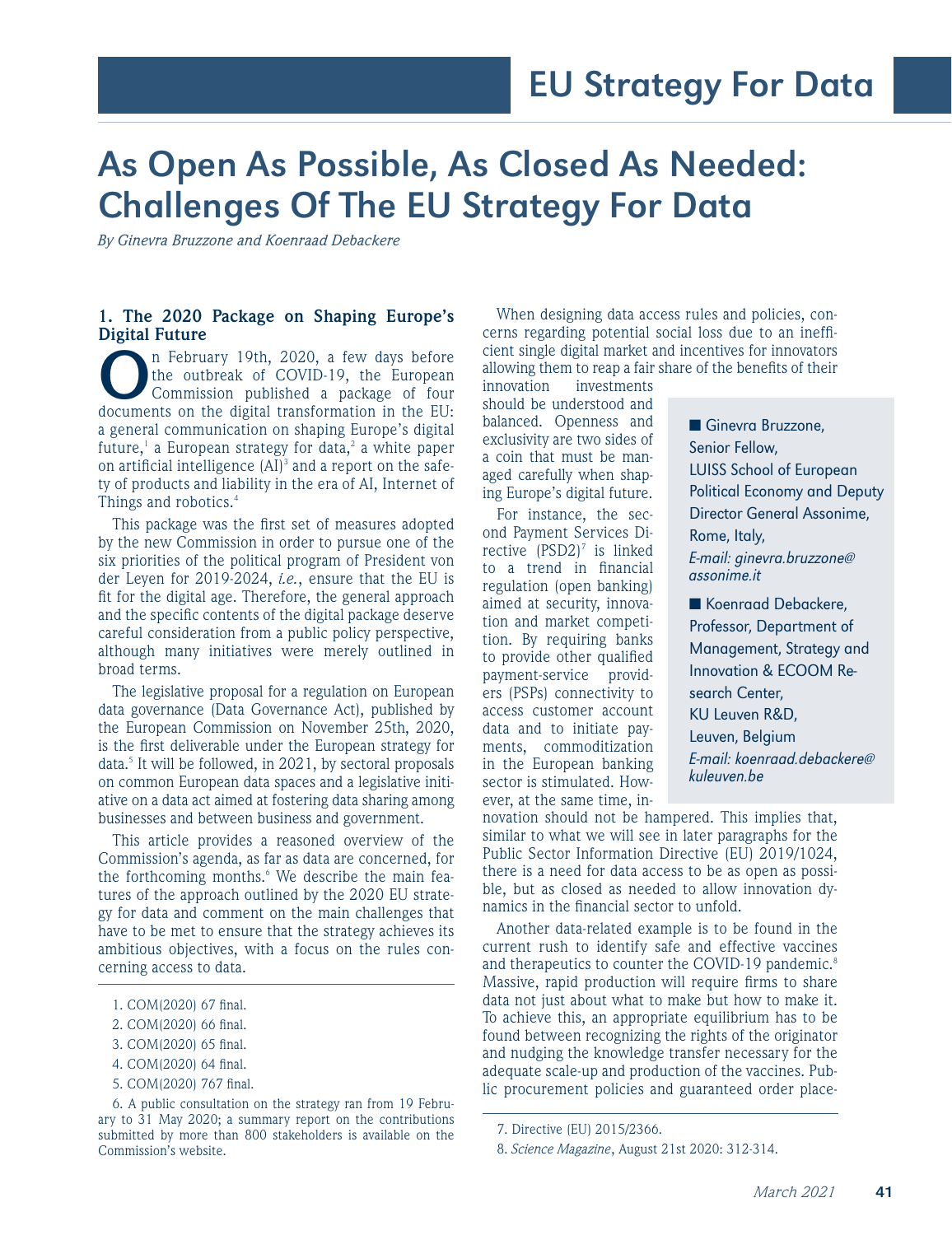ments can be instruments to achieve this balance between proprietary exploitation and broader diffusion. Both data economy examples illustrate the challenges the legislators face.

## **2. Technology With Purpose: the Goals of the EU Strategy**

The starting point for the Commission is that innovation based on data has already brought, and can further bring, great benefits for the economy and society at large. It may improve decision-making in the different areas, increase productivity and competitiveness, stimulate entrepreneurial activity and contribute to the quality of public services and the effectiveness of health, mobility and environmental policies.

At the same time, the Commission stresses that the digital transformation in the EU should safeguard European fundamental values, from the protection of personal data to the protection of competition and consumers, from security to pluralism of information, as well as preserving democratic institutions.

In the last five years the EU has undertaken many initiatives to steer and promote the digital transformation of the EU economy and society. The protection of personal data in the internal market was strengthened by the General Data Protection Regulation—GDPR (Regulation (EU) 2016/679) in order to meet the challenges of the digital environment. Further measures were adopted within the Digital Single Market Strategy, launched in 2015. In the area of data, such measures include, in particular, Regulation (EU) 2018/1807 on the free flow of non-personal data in the EU, Directive (EU) 2019/1024, which revises the pre-existing rules on open data and re-use of public sector information (PSI Directive), as well as sectoral rules aimed at promoting access to data for payment services (PSD2 Directive), travel information and intelligent transport systems.<sup>9</sup>

Moreover, the relationship between data and market power has become a central issue in the debate on how to apply EU competition rules in the digital era. Not astonishingly, the role and position of Big Tech is under continuous scrutiny both by the Commission and the economic research community.<sup>10</sup>

Recently, the Commission has proposed a specific legislative framework aimed at ensuring contestable and fair markets in the digital sector (the Digital Markets Act), which lays down harmonized obligations on large platforms designated as gatekeepers. The proposal includes rules on the use of data.<sup>11</sup> Principles on modeling and data analytics, automated decision-making and profiling, direct marketing and cookies, data repurposing, transfer of data to other organizations and third countries, and the right of subjects to transfer their personal data from one controller to another are part of this framework.

All these initiatives notwithstanding, in its 2020 digital package the Commission acknowledges that Europe's share of the global data economy is still underperforming according to its economic weight and argues that the ongoing technological developments, such as the Internet of Things (IoT), which will increase the production of data exponentially, may allow the EU to recover competitive positions. This opportunity should be seized in order to strengthen the geopolitical role of the EU with respect to data-driven innovation and enhance its capability to produce value, by means of innovation, for citizens, undertakings and society. Commissioner Vestager, who is in charge of the flagship priority "a Europe fit for the digital age," describes the approach as "technology with purpose."

## **3. The Challenges of the European Strategy for Data**

The approach outlined by the Commission will be successful only if the EU is able to accelerate following a model which turns out to be competitive at the global level. Hence, the overarching challenge for policy makers is to create the conditions for a healthy and dynamic environment for data generation and use, enabling the development and growth of European undertakings while preserving EU values and exploiting any positive specificities of the EU environment.

In this perspective, in external relations the strategy, while endorsing an open approach to international flows of data, announces a proactive attitude of EU institutions both to promote EU values and rules at the global level and to address obstacles met by European companies when competing with non-EU undertakings or operating in developing countries. Within EU borders, the Commission aims at removing the remaining barriers to the free movement of data in the internal market and any unjustified obstacles to the sharing and re-use of data. In addition, it foresees measures that should strengthen the enabling factors for the data economy (*e.g.*, infrastructures, skills and data-related services).

<sup>9.</sup> See, for instance, *Regulation EU 2017/1926* on EU-wide multimodal travel information services, as well as Ricardo Energy & Environment and TEPR (2019), *Support Study for the ex post evaluation of the ITS Directive 2010/40/EU*.

<sup>10.</sup> See, for instance, De Loecker, J., Eeckhout, J. (2017). "The Rise of Market Power and the Macroeconomic Implications," *NBER Working Paper, 23687*; Crémer J., de Montjoye Y., Schweitzer H. (2019), "Competition Policy for the Digital Era, Report for the European Commission; European Commission," *Report on Competition Policy 2020*, SWD(2020) 126 final; "European Parliament," *Resolution of 18 June 2020 on Competition Policy-Annual Report 2019*, P9\_TA-PROV(2020)0158. 11. COM (2020) 842 final.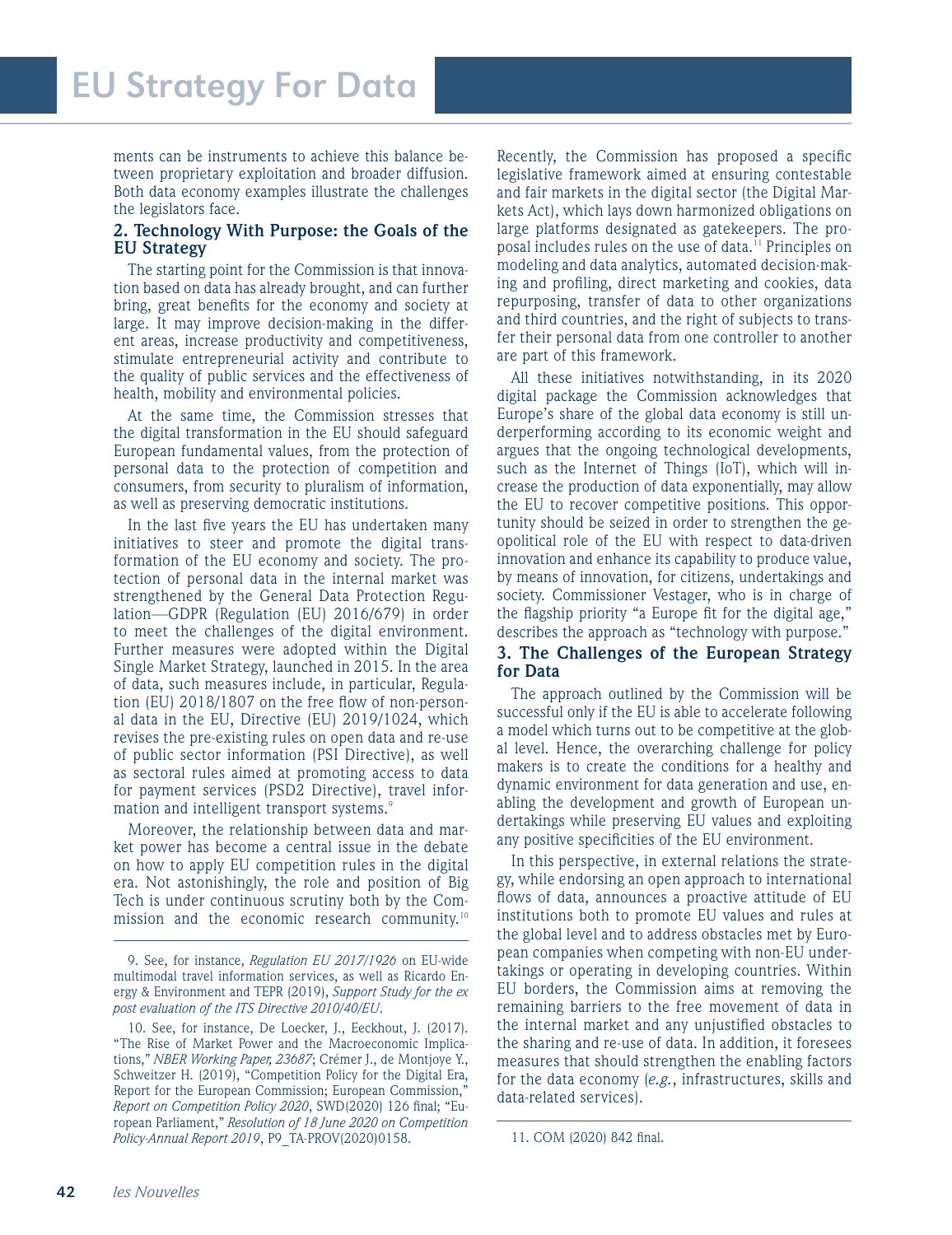The Commission points out several problems that hinder the ability of the EU to fully exploit the potential of the data economy.

First of all, the approaches of the Member States remain fragmented with respect to some of the crucial features of the data economy, such as the conditions of access by government to data held by the private sector or how to better enforce competition rules.

A more specific issue is the relative scarcity in the EU, compared with other jurisdictions, of data available for re-use in innovative ways, also for the sake of artificial intelligence (AI) development. The PSI Directive of 2019, which should be transposed in the jurisdictions of the Member States by July 2021, contains several provisions aimed at fostering the re-use of data held by public bodies and public undertakings, as well as research data. For data held by private entities, a study promoted by the Commission in 2018 showed that 60 percent of undertakings did not share data with other undertakings and listed a number of reasons for the unwillingness to adopt a more open approach. $12$ 

In its 2020 strategy, the Commission also points to imbalances in market power or in bargaining power, which can affect access and use of data, and need to be properly addressed by appropriate institutional arrangements. The Commission mentions not only the ability of online platforms to collect huge amounts of data, but also potential imbalances in power along value chains between subjects involved in the co-generation of data in the context of the IoT (*e.g.*, between the supplier of the device and the user).

For personal data, the high level of protection provided by the GDPR notwithstanding, the Commission deems that there remain weaknesses in terms of the actual ability of data subjects to hold control of their personal data.

Another problem is the lack of interoperability of data coming from different sources, within the same sector, or between sectors. For cloud services, the Commission points to the high level of concentration, the strong dependence on suppliers not established in the EU, the often unfair conditions applied to micro-enterprises and SME, as well as the scarce interoperability of services, which negatively affect data portability.

Finally, the Commission recalls the general need to ensure high levels of cybersecurity and to remedy the lack of professional skills in the area of big data and data analysis.

Overcoming all these problems requires an in-depth understanding of market dynamics and new business models and ascertaining whether there exist public interest needs the market alone cannot meet. Then, EU policy makers have to choose which policy tools are most appropriate to pursue the relevant goals. The whole set of policy tools should be considered: from public governance to the use of public resources, from legislation to European standardization initiatives.

In order to alleviate particular concerns, it is important to consider the full scope and implications of regulations like the PSI Directive. The PSI Directive was first enacted in 2003 to stimulate public sector bodies like statistics offices, meteorological institutes and mapping agencies to allow re-use of data that they already produced and disseminated in the exercise of public tasks for alternate uses by the private sector. It then only applied to information that is public under the (access) laws of Member States.

However, as the Directive evolved, new issues have been raised, in particular how it influences the possibility of organizations subjected to it to exercise intellectual property rights. It contains a number of obligations on how data must be made available, in which format(s), how terms and conditions may be set, etc. At the same time it does not apply to publications or data in which third parties hold intellectual property. The extension of the scope, for instance, to research data and public universities illustrates those evolving concerns: it must be clear exactly what obligations apply to making research data available, whether publicly funded universities are subjected to it for other types of information as well, what administrative costs compliance would bring *inter alia* with respect to information duties and how the management of intellectual property will be impacted. Possible unintended consequences of the new legislation gradually became visible during the genesis and design of the Directive and required appropriate formulation in order to better serve the goals of the EU data strategy.

### **4. Which Rules for Fostering Access and Reuse of Data?**

The establishment of a horizontal framework for the governance of the access to data and of their re-use, going beyond the provisions of the PSI Directive, is probably the most challenging part of the EU strategy.

The aim is not access in itself, but the establishment of a vital environment for data generation and use in the EU. Reaching this aim requires taking into account how the different scenarios would affect the incentives of the private entities/public bodies, first of all, to collect data and take care of their quality, and then to share such data with other private and public entities and, in certain instances, to commercially exploit them. If the impact on incentives is neglected, overly

<sup>12.</sup> See Arnaut C. *et al*. (2018), *Study on data sharing between companies in Europe, Study prepared for the European Commission,* DG Connect, Final Report.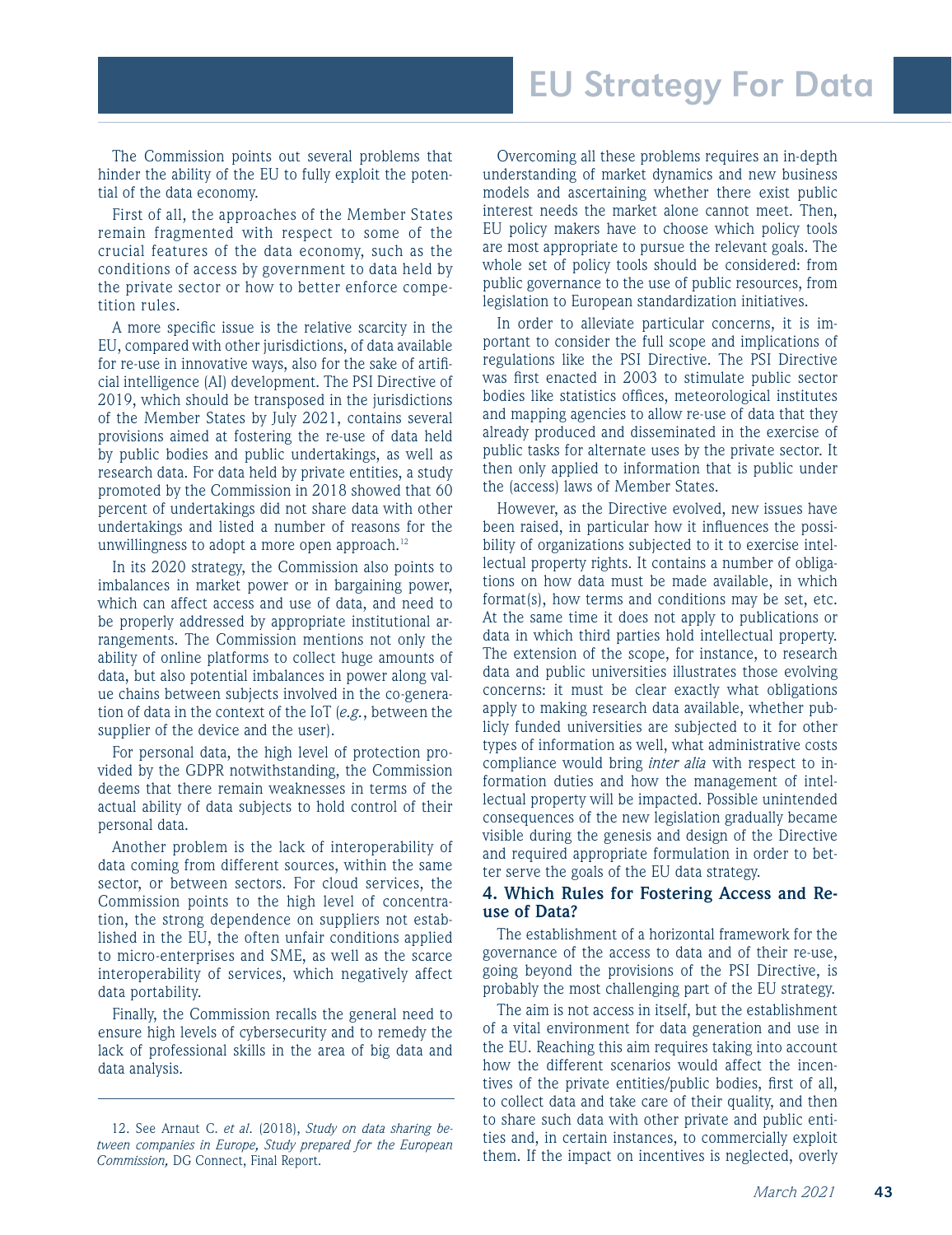extensive data sharing obligations may have the opposite effect of discouraging the production of data and, thus, its availability in the EU.

On the other hand, the legal framework establishing the conditions for access to data and their re-use is crucial since data is non-rival, *i.e.*, can be used by different entities without being exhausted, and at the same time shows some quasi-public good features, which may entail a risk of free riding. Only by means of a clear legal framework establishing the conditions of access to data is it possible to associate to data an economic value and create the conditions for a data market to grow.

The task of establishing a proper legal framework for access to data, however, is complicated for a number of reasons relating to the features of the data involved and the interaction with EU fundamental rights and values, as well as the identity and mission of data holders (*e.g.*, public administrations, public undertakings, public research bodies or private entity).

First, the general category of data is highly heterogeneous. It includes both personal and non-personal data; personal data may be more or less sensitive and require a different degree of protection depending both on their content (*e.g.*, data related to health) and on whether they are directly or only indirectly related to an identifiable individual. Also, the investments needed for creating the data may vary significantly: for instance, it is uncontroversial that the collection of high-precision data on the earth produced by means of a satellite is economically very different from the collection of data on consumer preferences.

Second, in the EU an across-the-board obligation to share data in order to increase the volume of available data is not feasible because it would impinge on some fundamental rights/values.

Clearly, this approach cannot be pursued for personal data, which are strongly protected both by the TFEU and the EU Charter of Fundamental Rights. The GDPR is based on the general principle whereby data subjects should be in control of their personal data; processing of personal data is lawful only if it is rooted in one of the legal bases listed in Article 6 of the GDPR. In addition, personal data should not be processed beyond what is necessary for a well-defined purpose (data minimization and purpose limitation principles).

Also for non-personal data, EU law already acknowledges that keeping control on data processing deserves some protection although, differently from personal data, their value is foremost of an economic nature. Some sets of data may fall within the scope of intellectual property protection (trade secrets, databases). Some others may be protected as confidential information, as a corollary of the freedom of enterprise and of the protection of private life contemplated by the EU Charter of Fundamental Rights.

Also, unrestricted access to confidential information would be incompatible with EU law.13

On the other hand, when there are different fundamental values or well-defined public interest reasons at stake, the case law admits the possibility for legislators or public administrations, in case of trade-off, to carry out an appropriate balancing of the interests and fundamental values affected.

A specific problem for non-personal data concerns who should be in control. This problem occurs especially in those situations, which are common in the IoT environment, where several subjects contribute to data creation. Therefore, a proper institutional environment should acknowledge the co-generation of data and, where relevant, facilitate a fair distribution of the co-generated value.

Finally, the issue of the impact of rules on access and re-use of data on incentives has different features depending on the identity of the holder of the data (public body or private economic entity) and whether the potential re-users are only non-economic public bodies or, instead, are also undertakings.

The EU strategy refers to four different areas: re-use by undertakings of data held by the government (G2B); sharing of data between undertakings (B2B); re-use by public entities of data held by undertakings (B2G) and sharing of data between public administrations (G2G).

For each of these scenarios the Commission investigates, taking into account previous initiatives and the existing institutional framework, how to further promote data sharing, by a mix of clarification of the existing rules, enabling measures, incentives, and in some instances, also new behavioral obligations. Notwithstanding statements in the communication (*data should be available to all*) the duty to share data is not the general rule.

## **5. Access to Data Held by the Public Sector**

As to data held by the government as a conse-

13. Court of Justice, case C-450/06, *Varec SA v. Belgian State*, para. 48 ("It follows from the case-law of the European Court of Human Rights that the notion of 'private life' cannot be taken to mean that the professional or commercial activities of either natural or legal persons are excluded"). Whereas the notion of trade secret is based on three requirements (the information is not generally known or readily accessible to persons within the circles that normally deal with the kind of information in question; it has commercial value because it is secret; it has been subject to reasonable steps under the relevant circumstances by the person lawfully in control of the information to keep it secret), for the broader category of confidential information it is sufficient that the information is known only to a limited number of persons, its disclosure is liable to cause serious harm to the interested subject or to third parties, the interests liable to be harmed by disclosure are objectively worth of protection.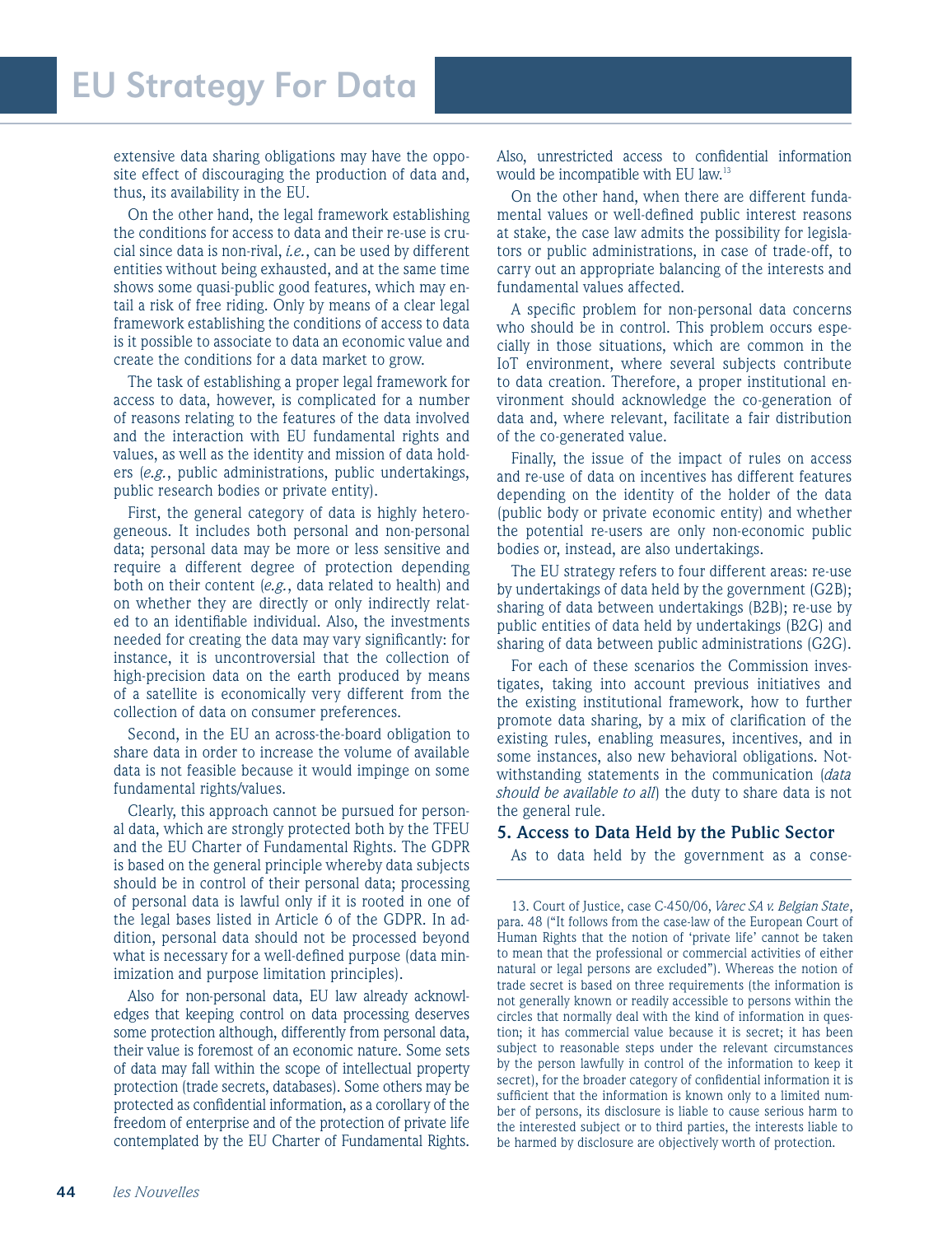quence of the fulfilment of its public tasks, the approach already adopted in the PSI Directive of 2019 is the following:

- (non-personal) data held by such public bodies should be open for commercial and non-commercial re-use and accessible free of charge;
- however, it is possible to recover the marginal costs incurred for the reproduction, provision, and dissemination of data, as well as for the anonymization of personal data and for measures taken to protect commercially confidential information.

The reasoning behind this approach is that such data are already there because of the institutional tasks assigned to public bodies, and therefore the obligation to make data available for re-use in principle has no negative impact on incentives. As long as this re-use cannot get exhausted. Consistent with this perspective, the PSI Directive does not apply to documents, the supply of which is an activity falling outside the scope of the public task of the public sector bodies concerned, or for which third parties hold IPRs. Moreover, taking into account other fundamental rights and public interests that may be at stake, the Directive does not apply to documents, such as sensitive data, which are excluded from access by virtue of the access regime in the Member State on grounds, for instance, of the protection of national or public security and of critical infrastructures, of the protection of personal data, and of statistical or commercial confidentiality (including business, professional or company secrets). Such interpretations are important, also given the scope of the Directive that includes public research funding at universities and other research centers as highlighted earlier.

The PSI Directive provides a less strict approach for situations that can only in part be equated to the situation, described above, of a public administration that in any case would hold the relevant information for the performance of its public tasks.

For instance, public sector bodies that are required to generate revenue to cover a substantial part of their costs relating to the performance of their public tasks are allowed to cover the cost of the collection, production, reproduction, dissemination and data storage, together with a reasonable return on investment.

The same rule on charges holds for libraries and public undertakings providing services of general economic interest not directly exposed to competition; moreover, for these entities the obligation applies only to those documents/data for which the entity has decided to permit re-use.

Summing up, the approach of the PSI Directive is to facilitate re-use of those data which are already available as a sub-product of the fulfilment of a public task (thus, with no impact on incentives), still taking into account economic sustainability and the protection of other relevant interests. Moreover, when a duty to provide access may entail distortions of competition (*e.g.*, in the case of public undertakings) it is for the undertaking to choose which documents, if any, should be made available for re-use.

As anticipated, the PSI Directive also covers access to research data. More precisely, Article 10 of the Directive contains provisions on open data and re-use for research data (other than scientific publications) that are collected or produced in the course of publicly funded scientific research activities. In particular, the Directive requires Member States to encourage open access policies for research performing organizations and research funding organizations, following the principle "open by default" and complying with the FAIR principles (research data should be findable, accessible, interoperable and re-usable). Still, the PSI Directive acknowledges that in such context concerns relating to IPRs, personal data protection and confidentiality, security and legitimate commercial interest should be taken into account, in accordance with the principle "as open as possible, as closed as necessary."

Moreover, the duty to make research data re-usable applies only to those research data that have been made publicly available through an institutional or subject-based repository. Research data that are purposed for commercial exploitation can remain as closed as necessary. Thus, partners to publicly funded research consortia can opt for closed data strategies when necessary to their exploitation pursuit. This option *de facto* is like an opt-out from openness when required for economic and competitive purposes. As a consequence, research exploitation and valorization should not be hampered or impeded, at least when the translation into national legislation is not gold-plated in such directions.

One of the main novelties of the 2019 revision of the PSI Directive is the provision whereby access and re-use of information held by the public sector should be further facilitated for some "high-value data sets," the re-use of which is associated "with important benefits for society, the environment and the economy, in particular because of their suitability for the creation of value-added services, applications and new, high quality and decent jobs, and of the number of potential beneficiaries of the value-added services and applications based on those data sets."14 The rule is that, for high-value data sets, public sector bodies and public undertakings shall make data available free of charge, in a machine-readable format and by means

<sup>14.</sup> PSI Directive, Article 1, no. 10.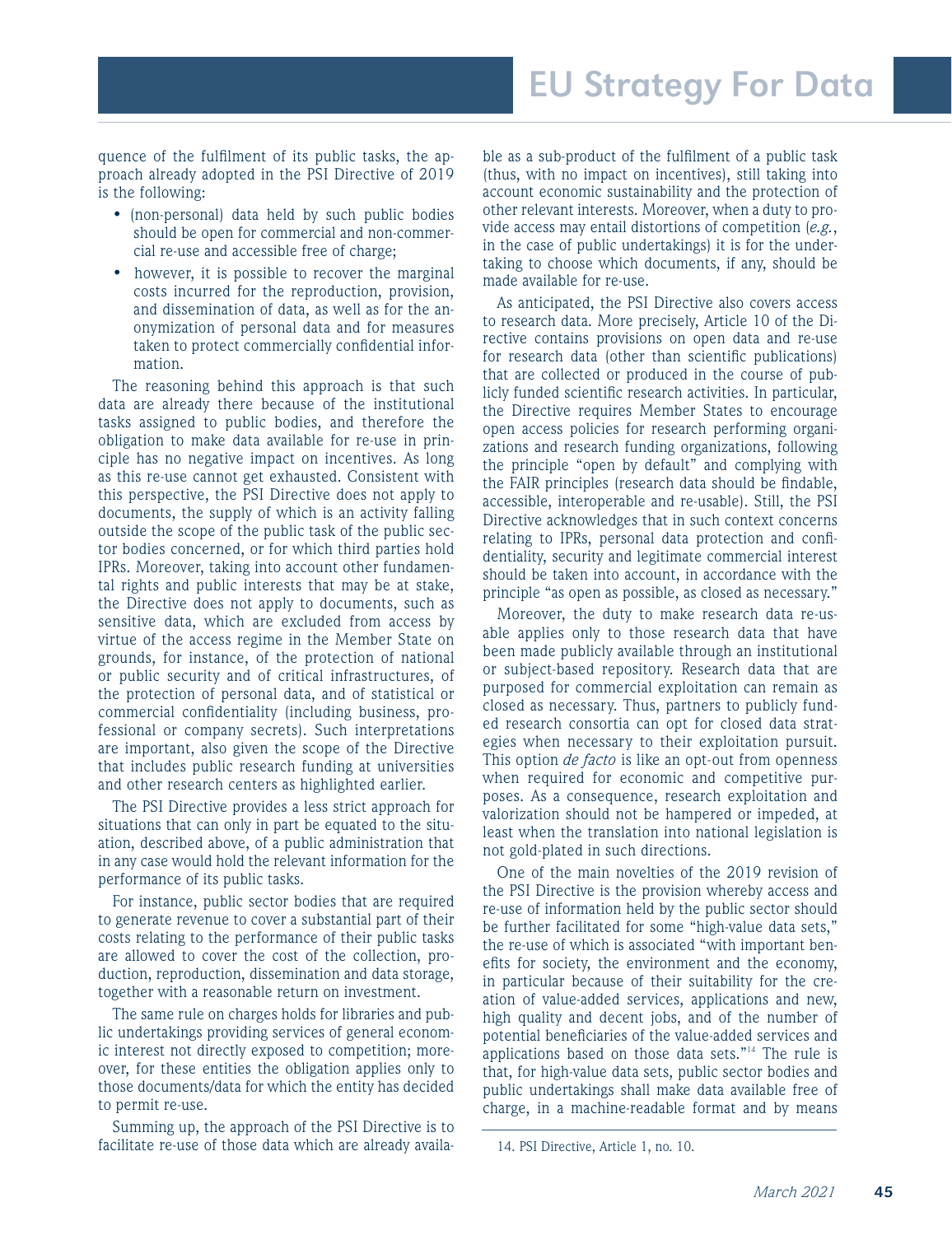of standardized application programming interfaces (APIs) throughout the EU, and shall provide them as a bulk download where relevant.

The PSI Directive contains a list of thematic areas within which the Commission shall identify, by mid-2021, those high-value data sets to which these provisions apply. The list of thematic areas that currently includes geospatial, earth observation and environment, meteorological, statistics, companies and company ownership and mobility, may be expanded by the Commission by means of delegated acts in order to reflect technological and market developments. As to the identification of high-value data sets within the thematic areas, the choice shall be based on an assessment of their potential to generate significant socio-economic or environmental benefits and innovative services, to benefit a high number of users, in particular, SMEs, to assist in generating revenues and to be combined with other data sets.

For high-value data sets, the technological and economic conditions for data sharing may be significantly burdensome for the public bodies and public undertakings concerned, since they may require some investments while, at the same time, it is not possible to charge users. Hence, the PSI Directive expressly requires a cost-benefit analysis for their identification. The Commission will have to take into account the impact of imposing the high-value data set obligations on the budget of public sector bodies, as well as on the role of public undertakings in a competitive economic environment. In particular, the obligation to make available high-value data sets free of charge will not apply to those specific data sets where that would lead to a distortion of competition in the relevant market. Presumably, the impact assessment will also consider whether access should be selective because of the risk of misuse of data, *e.g.*, precise earth observation data, by bad actors.

Overall the PSI Directive as ultimately adjusted, while aimed at facilitating re-use of data, shows an awareness of the need to ensure the economic sustainability of the access provisions and for avoiding an adverse impact on incentives or distortions of competition. For this very reason, although the PSI Directive entails a minimum harmonization of national regimes concerning the conditions on re-use of public data in the internal market, and therefore Member States in principle can go beyond its provisions, it is important that in the transposition of the Directive in the Member States the impact on economic sustainability and on incentives is still carefully considered. In principle, avoiding gold-plating of the Directive provisions at the national level would help the establishment of a sustainable and healthy 'Single Market for Data,' especially in areas such as research and the provision of services of general economic interest by publicly controlled undertakings, in which there may be a relevant involvement of private resources.

#### **6. Access to Data Held by Private Undertakings**

The approach of the Commission to fostering the sharing of data held by undertakings, either in business-to-business (B2B) or in business-to-government (B2G) relations, was outlined in 2018 in the communication "Towards a common European space for data"15 and in a staff working document containing guidelines on sharing of private sector information in B2B and B2G relations.<sup>16</sup> The Commission acknowledged that, in the B2B area, the cornerstone should be contractual freedom (and respect for IPR). At the same time, it outlined by means of measures of soft law some principles that should be followed in contractual agreements with reference to non-personal machine-generated data.

First, the Commission invites the parties to expressly acknowledge in contractual relations the shared value creation when data are generated as a by-product of using a product or service, although the consequences of this acknowledgement are left vague, without indicating what kind of right they entail (*e.g.*, a right of share the economic benefits, a right to use the data, or a right to exclude). Second, the Commission encourages data portability in order to minimize the risk of lock. Third, undertakings should avoid exchanging commercially sensitive data, which may entail a restriction of competition pursuant to Article 101 TFEU. As to economic conditions, the Commission advocates an approach whereby holders and users of data are respectful of each other's commercial interests and secrets.

The option to impose on companies, for non-personal machine-generated data, an obligation to provide access at fair, reasonable and not discriminatory (FRAND) conditions was discussed when preparing the 2018 package but was not included in the final version since the Commission judged that there was not sufficient justification for such a regulatory shift.

On the other hand, the Commission emphasized the need for transparency in B2B contractual relations, on who would have access to the data, to which data, and at which level of detail and for which purposes.

Regulation 2019/1150 set stricter rules on transparency with respect to the use of data in relations between intermediation platforms and their business customers.17

Moreover, within the horizontal framework based

#### 15. COM(2018) 232 final.

16. Staff Working Document, *Guidance on sharing private sector data in the European data economy*, SWD (2018) 125 final.

17. On the use of data in P2B relations, see Hausemet *et al*. (2017), "Study on Data in Platform to Business Relations," available at *https://op.europa.eu/en/publication-detail/-/ publication/4af6cec1-48fb-11e8-be1d-01aa75ed71a1/language-en.*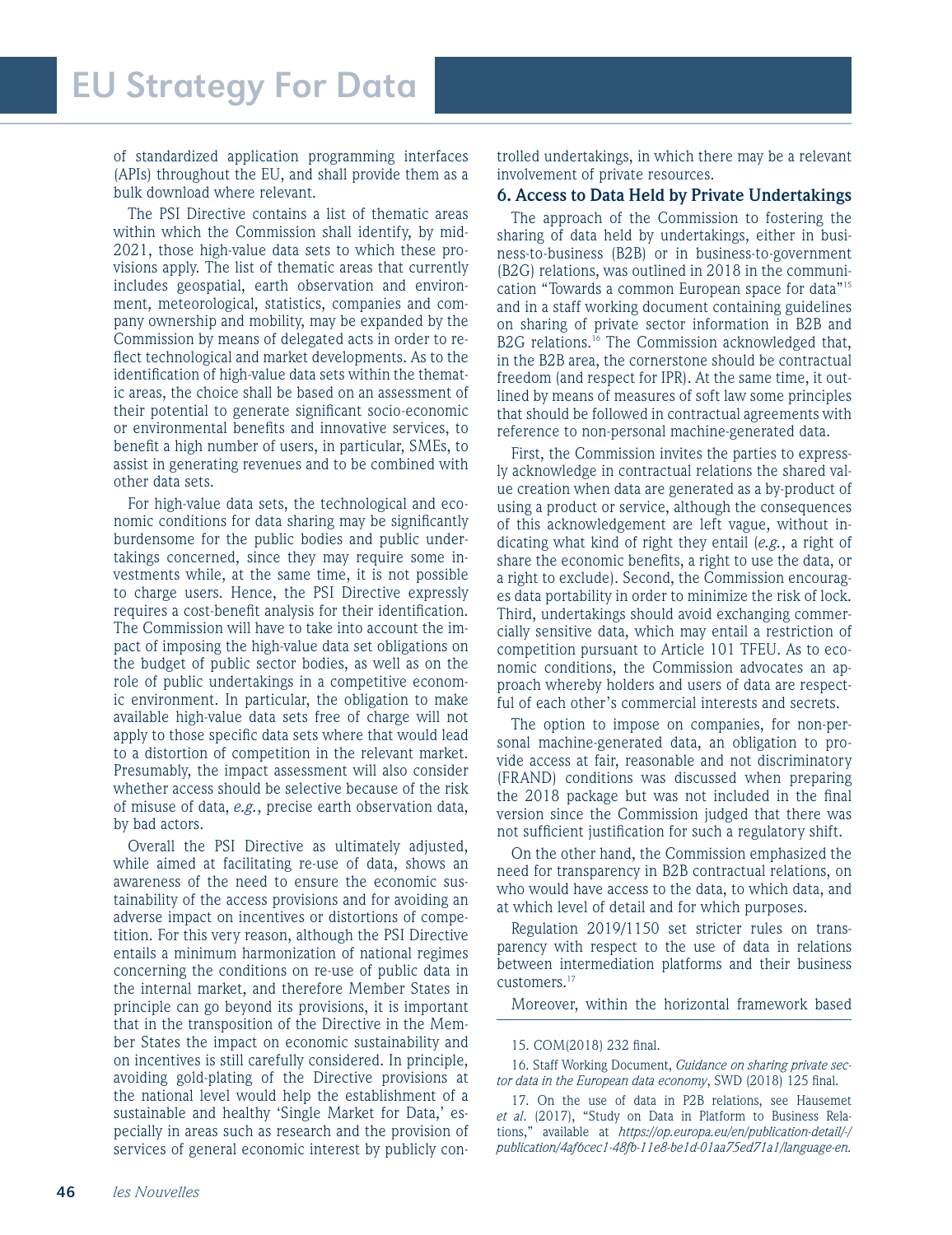on contractual freedom, some sectoral rules require companies to share specific information with other undertakings in order to promote competition (see, for instance, Regulation 715/2007 on repair and maintenance of motor vehicles, and Directive 2015/2366 on payment services—PSD2), or with public and private entities in order to pursue objectives of public interest, or allow the provision of innovative services (*e.g.,*  Regulation 2017/1926 on road safety and intelligent transport systems or Regulation 1907/2006—REACHfor information resulting from testing of chemicals on vertebrate animals). As explained before, PSD2 offers another case that illustrates the importance of striking a proper balance between promoting competition while maintaining sufficient incentives for innovation. By way of example, the level and depth of third-party payers' access to client account data should be balanced against innovators' legitimate exclusive claims to unique data supplied through the design and development of novel, AI-based data generating interfaces as a result of their private investments in innovation.

As to the sharing of data between undertakings and public sector bodies (B2G), in the 2018 data package the Commission set out a list of key principles that should support the supply of private sector data to public sector bodies under preferential conditions for re-use:

- Requests for data by public bodies should not go beyond what is necessary and proportionate for pursuing objectives of public interest;
- The purpose and duration of the use of data should be clearly limited;
- B2G data collaboration should ensure that the legitimate interests of the companies are respected, and companies continue to be able to monetize the insights derived from the data in question with respect to other parties;
- The public sector body should be given a preferential treatment over other customers, in particular with respect to the level of compensation;
- Undertakings should offer reasonable and proportionate support to help assess the quality of data for the stated purposes (but should not be required to improve the quality of data in question);
- Transparency on the B2G data collaboration should be ensured.

In light of the existing framework, in its 2020 strategy for data the Commission announces that it will further explore the need for legislative action on issues that affect the relations between actors to provide incentives for horizontal data sharing across sectors. To this aim, it foresees the adoption in 2021 of a Data Act on the sharing of data held by undertakings. The Commission wishes to further promote the B2G sharing of data for

purposes of public interest and, moreover, to encourage the B2B sharing of data, in particular reducing uncertainty on the rights of use of co-generated data that are typically regulated by means of private contracts. As to B2B data sharing, the Commission confirms that the general rule should be voluntary sharing: a duty to deal, where appropriate under FRAND conditions, may be justified only in specific circumstances or for specific market failures at the sectoral level. In the Commission's view, the Data Act may also include a revision of the Database Directive 96/9/EC and a clarification of the application of the Trade Secrets Protection Directive (EU) 2016/943, with a view to further enhance data access and use.

Similar to what we have already stressed with reference to access to data held by the public sector, it is also of paramount importance in this context to take an *ex ante* view of the impact of any new regulatory measure on the incentives of the entities concerned and of the legitimate interests of the subjects who originally hold the data. And even when taking such an *ex ante* view, unintended consequences that become visible as the design of the regulatory measures unfolds will have to be dealt with in an expedient and appropriate manner in order to safeguard Europe's ambitions on its role in the global, competitive data landscape.

### **7. The Interface with Competition Rules**

Fostering the creation of data pools in the EU may help to increase volumes of data in support of innovation. Hence the Commission, which is usually suspicious of exchanges of information between companies for fear of distortions of competition, announced that it will provide guidelines on the compatibility of data sharing and data pools with antitrust rules (Art. 101 TFEU) within the ongoing revision of the Guidelines on Horizontal Cooperation Agreements and, if necessary, also with reference to specific projects.

In merger control, on the other hand, the Commission will ensure a careful assessment of the impact on competition of acquisitions that entail the accumulation of data on a large scale and will explore whether corrective measures, such as the obligation to grant access or share data with competitors, are needed to remove competition concerns.

Also, in the area of state aid, the Commission argues that corrective measures such as imposing on the aid beneficiary the duty to share data may be appropriate in order to ensure the compatibility of the aid measure with the Treaty. This statement can be seen as an extension of the principle underlying the PSI Directive, whereby some data-sharing obligation may be required in exchange of the benefit of public financial support. In this respect, however, it should be recalled that the final and approved version of the PSI Directive does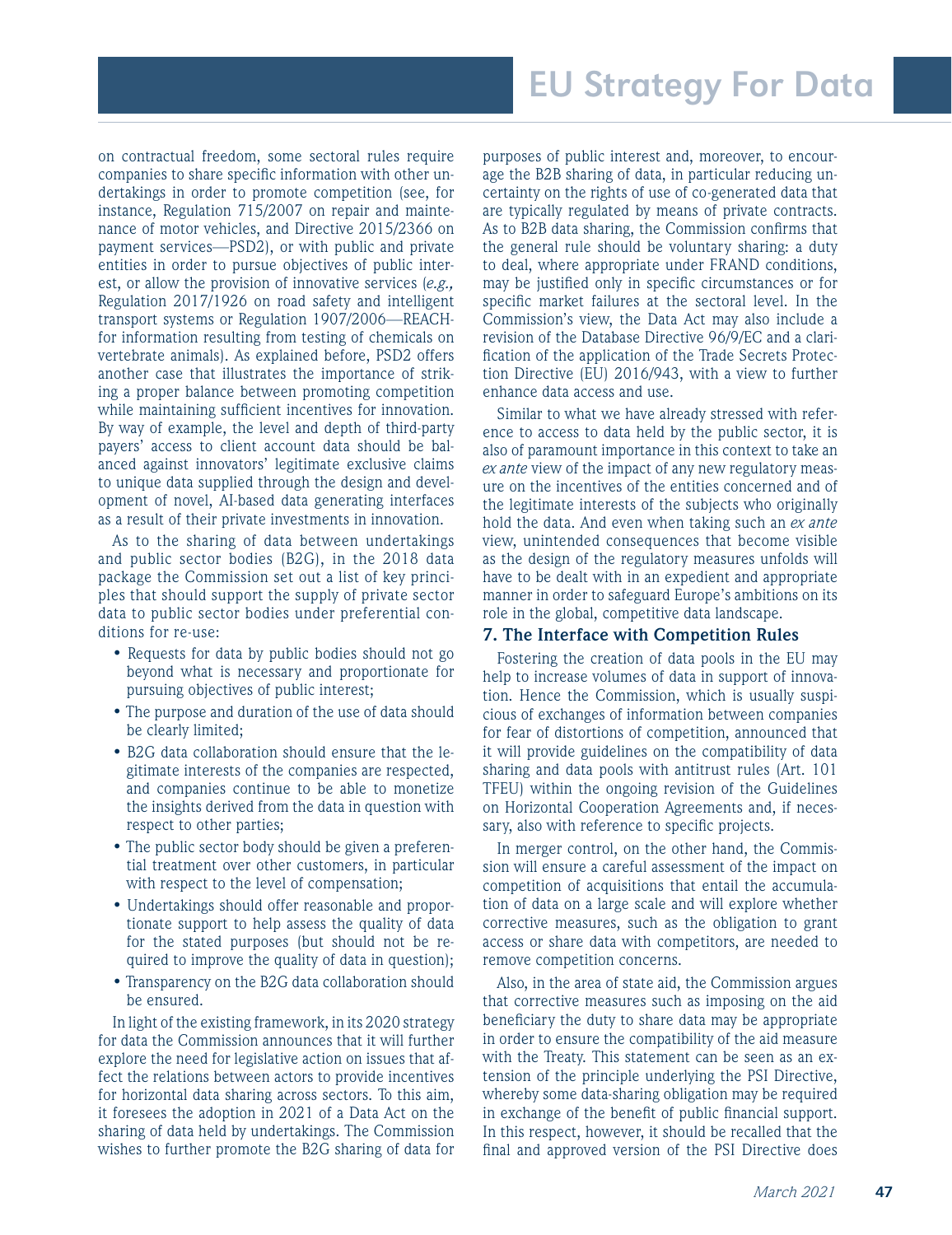not contemplate a general obligation to grant access to data for free but is based instead on the principle "as open as possible, as closed as necessary." For instance, in the enforcement of the rules on state aid access obligations to data created with public support should not be provided if openness would entail risks for reasons of public interest, such as safety or security, or a significant loss of value for the European investment.

This is without prejudice of the access obligations already contemplated by EU competition rules, whereby the refusal by a dominant company to give access to data, which are indispensable to compete, may constitute an abuse pursuant to Article 102 TFEU. Further issues, related to the power of digital platforms, are addressed in the already mentioned proposal for a Digital Markets Act, laying down special obligations on large platforms designated as gatekeepers.

#### **8. Data Governance, Enabling Factors and Skills**

The proposal of a legislative initiative for the governance of data (Data Governance Act), foreseen in the strategy and adopted by the Commission last November, aims to foster the re-use of data both in the public and in the private sector by creating an institutional framework capable of increasing trust in data sharing.

First, the proposal enhances the framework for re-use of categories of data held by the public sector that are subject to rights of others (*e.g.*, personal data, IPRs, commercial confidentiality) and therefore are not open pursuant to the PSI Directive. The Data Governance Act, while not establishing any right to reuse such data, lays down harmonized conditions under which the re-use of such data may be allowed. The relevant provisions concern, in particular: the need for the public sector to be technically equipped to ensure that data protection, privacy, and confidentiality are fully preserved; setting up competent structures which should provide the public sector with technical support and legal advice; transparency obligations; the prohibition of exclusive arrangements, with some exceptions; specific requirements for transfer of protected non-personal data to third countries; the possibility for the public sector to charge non-discriminatory and proportionate fees; setting up a single information point that will receive requests for re-use.

Second, the legislative proposal aims at increasing trust in data intermediaries for sharing personal and non-personal data in B2B and B2C relations. To this aim, the Data Governance Act creates a notification and supervision regime for providers of data sharing services. These intermediaries will have to comply with a number of requirements, which will differentiate them from other digital services providers. In particular, they cannot use the data for other purposes and will have to assume fiduciary duties towards individuals. As a result,

these intermediaries are meant to allow companies and individuals to more effectively keep control of their data when they decide to share them.

Third, in order to make it easier for individuals and organizations to permit the use of their data for the public good ('data altruism'), the Data Governance Act establishes the possibility for non-profit organizations engaging in the collection of data for specific reasons of general interest to register as a "data altruism organization recognized in the EU," subject to some requirements, so as to increase trust in their operations.

The proposal also foresees the creation of a European Data Innovation Board in the form of an expert group composed of representatives of the competent authorities of the Member States, the European Commission and the European Data Protection Board, with the aim to facilitate the emergence of best practices and to advise the Commission on the prioritization of cross-sector standards for data use and cross-sector data sharing, and assist it in enhancing the interoperability of data and data-sharing services between different sectors and domains.

As to the initiatives announced by the Commission on the enabling factors for the data economy and the strengthening of skills in this area, appropriate support measures are needed, not rules. In particular, in 2021- 2027 the EU will invest in a High Impact Project on European data spaces and federated cloud infrastructures. Initiatives are also foreseen to improve price and quality conditions in the supply of cloud services (collection of existing codes of conduct and certifications in a cloud rulebook; development of standards and common requirements for public procurement relating to data processing services; development of a marketplace for cloud services).

### **9. Sectoral Initiatives for EU Common Data Spaces**

As a complement to horizontal measures, the Commission's strategy foresees the development of European common data spaces in some strategic sectors and areas of public interest: industrial manufacturing; the EU Green Deal; mobility; health; finance; energy; agriculture; public administration; digital skills. Details on each of these initiatives are contained in the annex to the communication on the EU strategy for data.

From a substantive viewpoint, the focus on the sectoral dimension is one of the main features of the strategy. The high heterogeneity of the data compound and the differences in productive processes and in uses of public interest in the various contexts require that general initiatives on the governance of data in the EU are accompanied by sectoral micro-strategies in order to maximize the benefits for citizens, undertakings,